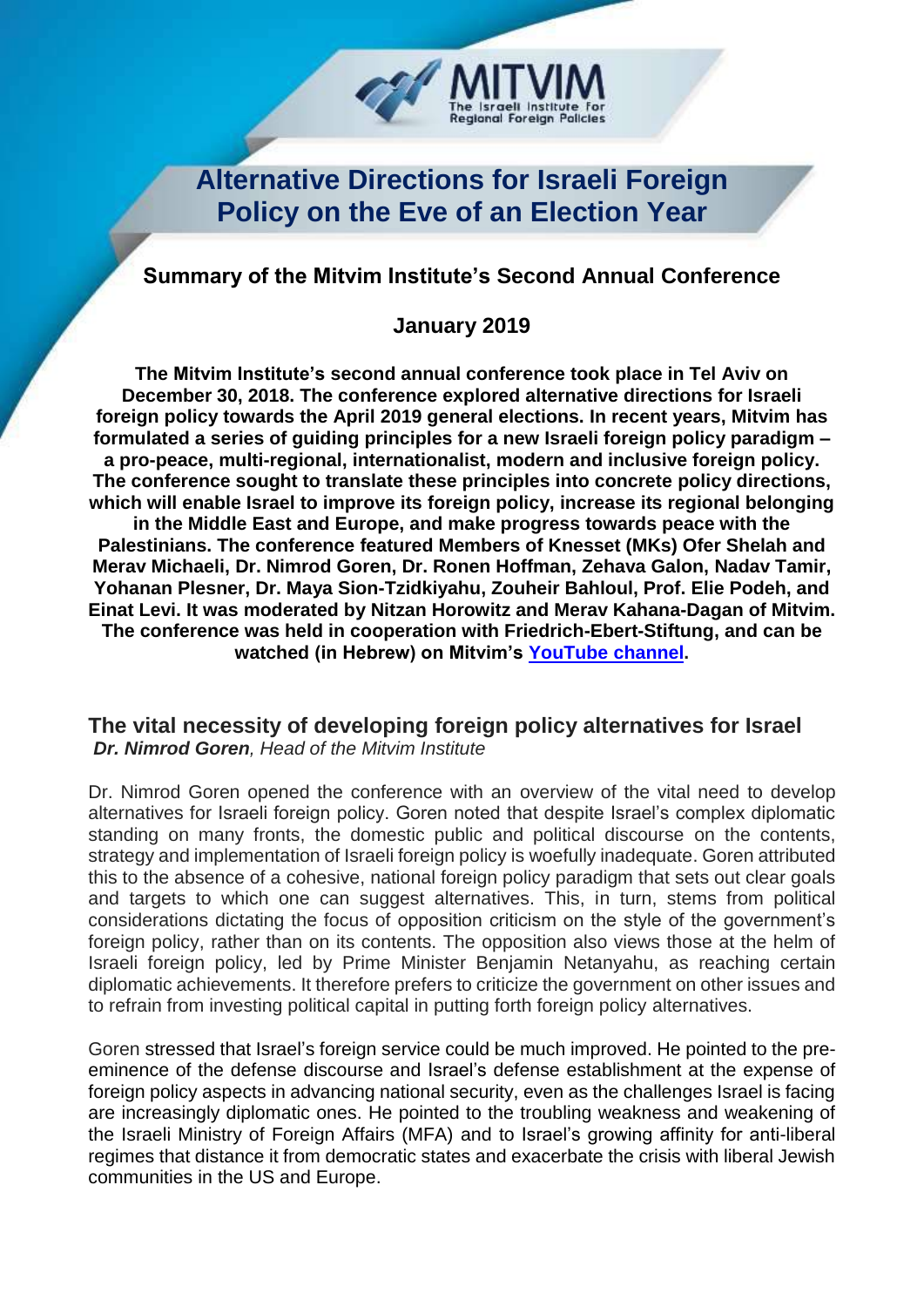According to Goren, foreign policy alternatives are vital given that Israel's current policies have resulted in a freeze of the peace process and distanced the two-state solution. Israel's current foreign policy also seeks to preserve the Palestinian divide between the Gaza Strip and the West Bank, ignores the Arab Peace Initiative and the European offer of a Special Privileged Partnership, attacks and weakens the EU, labels criticism of the settlements as anti-Semitism and an attack on Israel, and turns Israel into a controversial partisan issue in the US. Israel's foreign policy can and should be different. It should put an emphasis on strengthening Israel's foreign service, deepen and improve ties with the Middle East and Europe, and promote Israeli-Palestinian peace.

## **Recognizing the importance of foreign policy for Israel's resilience**

*Nitzan Horowitz, Journalist, Policy Fellow at the Mitvim Institute, and former MK*

Nitzan Horowitz stressed that a strong and significant foreign service is a central component in the governance of world-leading nations, but is non-existent in Israel, where the discourse on defense and security issues takes precedence. Foreign policy is further hamstrung by the mistaken, deeply embedded perception that "the whole world is against us" (a claim that is patently absurd given the ultimate proof of the state's very existence and international relations). This state of affairs, Horowitz argues, has a far-reaching impact on Israeli foreign policy, which avoids integration in world affairs and involvement in dealing with global issues, and persists in perceiving foreign criticism as an existential threat.

Horowitz reminded participants how the shrinking democratic space within Israel influences its foreign affairs. In his view, the exaggerated struggle against anti-Israel boycotts and delegitimization, the crisis with Diaspora Jewry, the growing disregard for democratic values and inability to deal with criticism by friendly democratic states are all foreign policy issues stemming from domestic policy trends and measures, and affecting them. Therefore, the issue of Israeli foreign policy is relevant not just for diplomats and experts, but for anyone who holds dear the image and nature of Israeli society. Affecting change in Israeli foreign policy requires a shift in the trends and processes within Israel, not just in its relationship with its neighbors.

# **The Israeli Ministry of Foreign Affairs should be empowered**

*Dr. Ronen Hoffman, Interdisciplinary Center Herzliya; Former Member of Knesset* 

Dr. Ronen Hoffman underscored the centrality of foreign policy in Israel's national security. He came out against the dominance of the security discourse within Israel and the public indifference to the absence of a systematic Israeli foreign policy, which he views as a deep cultural and conceptual flaw. According to Hoffman, the voices of diplomacy and foreign policy must be heard around the decision-making table, and have a much larger impact. According to Hoffman, Israel needs a strong foreign service capable of coping with the many challenges it faces, and the authority of the MFA must be enshrined in legislation, especially given its current deliberately weakened state. Israel must also identify and operate within arenas of influence relevant to modern diplomacy, which include religious organizations, social networks and corporations.

Hoffman urged turning Israel's Agency for International Development Cooperation (MASHAV), which operates as part of the MFA, into the spearhead of Israeli public diplomacy and increasing the level of Israeli foreign aid. He also suggested moving the Foreign Trade Administration from the Ministry of Economy to the MFA and establishing additional units within the MFA, including one that will focus on leading international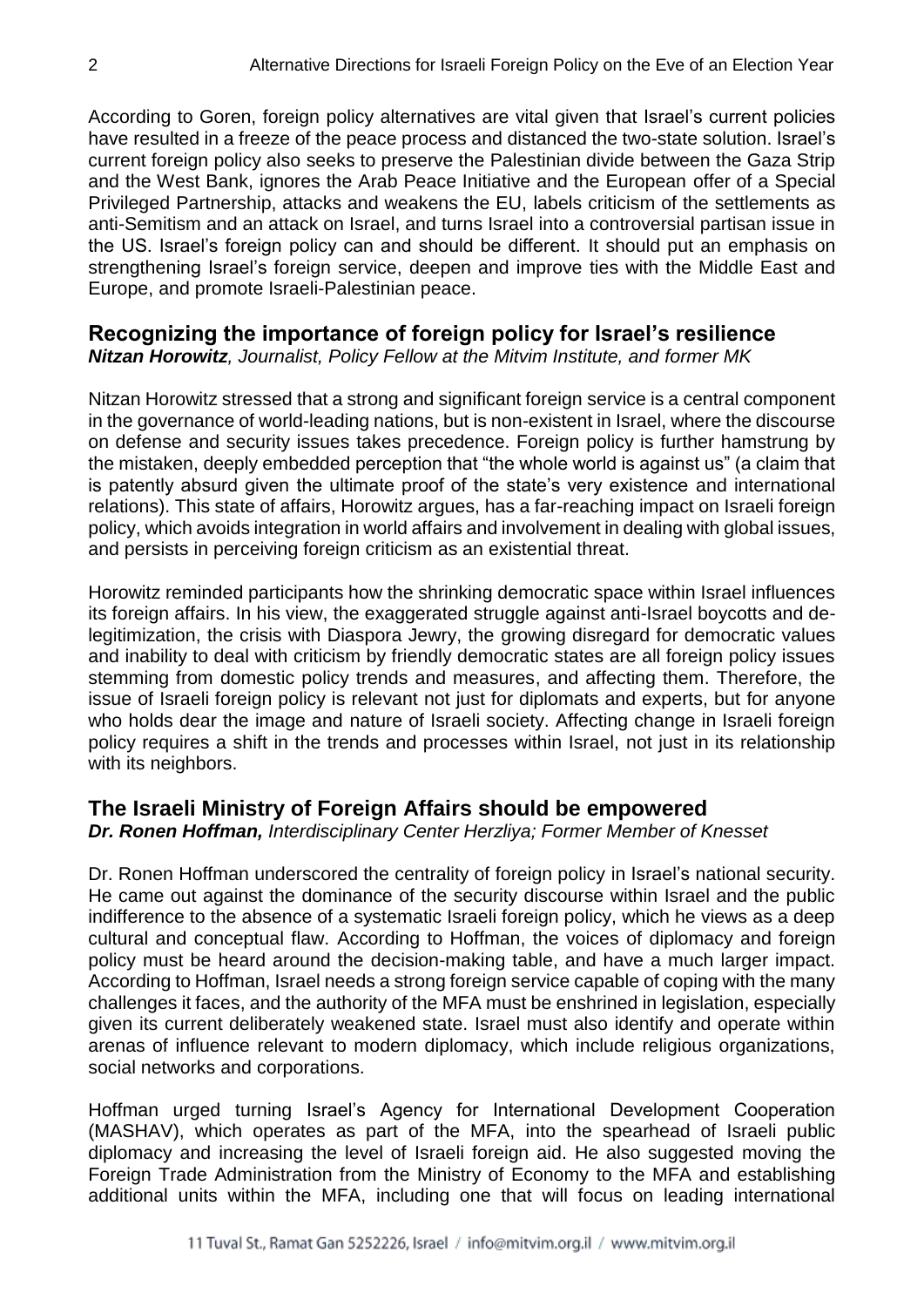negotiations. Foreign policy management should be based on more innovative and dynamic data systems, the MFA budget allocation should be significantly increased, and a proper interface must be established between the MFA and other agencies relevant to foreign policy, he said. Hoffman argued that in addition to boosting the MFA, Israel should enhance its diplomatic activity in other important arenas, such as the parliamentary sphere where diplomatic activity is conducted (including with lawmakers from other countries) and where legislation bearing diplomatic implications is enacted.

#### **Israel's foreign relations should include a strong democracy component**  *Yohanan Plesner, President of the Israel Democracy Institute*

Yohanan Plesner spoke of a global crisis of democracy, as reflected in the fact that some 25 once-democratic states are no longer so, that authoritarian states are bolstering centralist control and that even in democratic states, populism is on the rise and the values of liberaldemocracy are regressing. The global foreign relations system was built on democratic liberal principles, as were its international institutions. These are all in a state of crisis. The democracy component of Israel's foreign relations should be examined against this backdrop, with the understanding that Israel is not a super-power shaping world order, but is affected by it. The role of democratic values in foreign policy management has given way to a more realistic approach in which values play a less significant role and the impact of educated, professional elites in shaping it is declining. Instead, foreign policy is increasingly influenced by leaders' independent decisions.

The democracy component appears to be of less importance to Israeli foreign relations. This could manifest itself in reduced international pressure on Israel over its undemocratic activity in the Palestinian territories, leaving the issue to be resolved domestically without significant outside intervention. However, one must remember that Israeli foreign policy relies primarily on its relationship with Western democracies, led by the US, and the principles of democracy provide a bridge to those countries and to the American Jewish community. If Israel is no longer perceived as an inherently democratic ally, it risks its special relationship with the US and the strategic relationship with US Jewry, both of which constitute a guarantee of Israel's survival.

## **Criticizing Israeli policies towards the Palestinians is legitimate**

*Zehava Galon, former MK and Chair of Meretz*

Zehava Galon pointed to the continued occupation, military rule over the Palestinians, and settlement construction as the key issues influencing Israel's character and global standing. She described how the Netanyahu government avoids a substantive debate on resolving the Israeli-Palestinian conflict – whether the future holds one or two states, whether a Palestinian state will be democratic – and focuses instead on preventing any criticism of its policy on the Palestinians. The government does so by discrediting the very act of criticism, dividing Israelis according to their loyalty to the occupation and depicting opponents of the occupation as traitors. The government seeks to delegitimize civil society activists who are in contact with foreign governments, groups and activists, and to discredit any international intervention in its domestic affairs as long as it is critical of Israel. This substantive change is inherently contradictory to the idea of liberal democracy and in tune with regimes that attack civil society organizations and oppose basic human rights.

In order to maintain its policy in the Palestinian territories and repulse all criticism of its actions, the Israeli government attacks anyone who might oppose its policy on the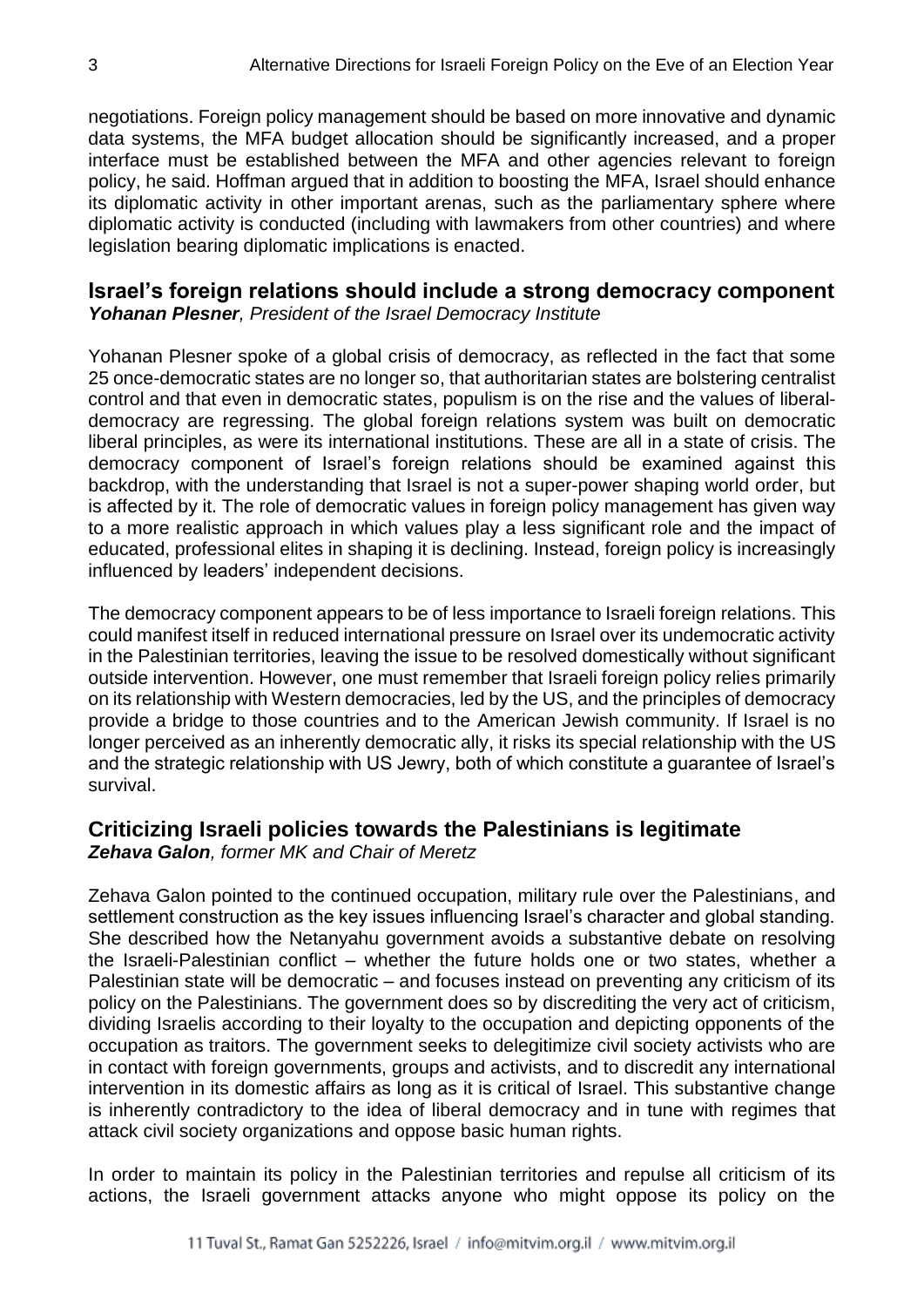Palestinians, be they gatekeepers, the media, academia, the cultural sphere, and peace and human rights organizations. Israel's greatest public diplomacy asset – its democratic rule – is becoming less and less relevant. The very presentation of alternatives to Israeli foreign policy becomes a domestic act of opposition to the measures damaging Israeli democracy. Galon urged strong opposition to international alliances that Israeli is forging with those willing to refrain from criticizing its policies or to transfer their country's embassy to Jerusalem, some of whom are dubious characters or outright tyrants. The clearest alternatives to Israel's current foreign policy are disassociating from the occupation, providing hope that the bloody conflict is not here to stay, and proving that Israel can be an enlightened democratic state that enjoys normal foreign relations.

#### **Israel should resolve its crisis with Diaspora Jewry**

*Nadav Tamir, Former diplomat and policy advisor to President Shimon Peres; Board Member at the Mitvim Institute*

Nadav Tamir described the growing divide between Israel and world Jewry as a key strategic issue linked to the basis of Israel's self-determination and threatening its very existence as the democratic nation state of the Jewish people. Tamir underlined the fact that anti-liberal trends within Israel are nurturing the divide between Israel and world Jewry, and that Israel and Israelis have long regarded Diaspora Jews as an instrument of financial aid and lobbying activity or as a potential *Aliya* (immigration to Israel) pool. He added that one cannot create a relationship of "Jewish peoplehood" when adherents of liberal Judaism, who constitute the majority of the Jewish people, are treated as second-class Jews. The State of Israel must become a place of inclusion that accepts every Jew whoever and wherever he is, and it must dismantle the ultra-Orthodox monopoly on decisions that affect Israeli-Diaspora ties.

The attitude that regards the political opinions of world Jewry as a test of their allegiance makes Israel a divisive factor rather than a unifying one. Israel must be open to criticism and embrace those among the Jewish people who disagree with its government's positions, too. Israel must change the paradigm of its relationship with the Diaspora. Such change requires actions that connect people, especially those on the liberal side of the spectrum, through work on joint "Tikun Olam" (loosely translated – building model societies) projects. This ancient Jewish ideal speaks to all Jews in their relationships with each other and with the rest of the world, and could be attractive for the younger generation. According to Tamir, Israel must also create a national project enabling every Israeli high school student to join a Jewish community abroad for a week or two and experience direct contact with its members. Despite the importance of the annual visits by Israeli high school students to the concentration camps in Poland in order to understand Israel's national trauma, meeting living Jews is no less important. For the sake of our joint future, the living are no less important than the legacy of those who are dead.

## **Foreign policy is a key element of Israel's national security**

*MK Ofer Shelah, Yesh Atid, Member of the Foreign Affairs and Defense Committee*

MK Ofer Shelah focused his comments on Israel's need to develop a national security paradigm, which is currently absent. According to Shelah, the synergy between diplomacy and defense must serve as a foundation stone of such a paradigm. Shelah provided a concrete example of the problem, saying some 95 percent of the Knesset's Foreign Affairs and Defense Committee's meetings are devoted to defense issues and only about 5 percent to foreign policy. Currently, he said, military and diplomatic activities occur concurrently and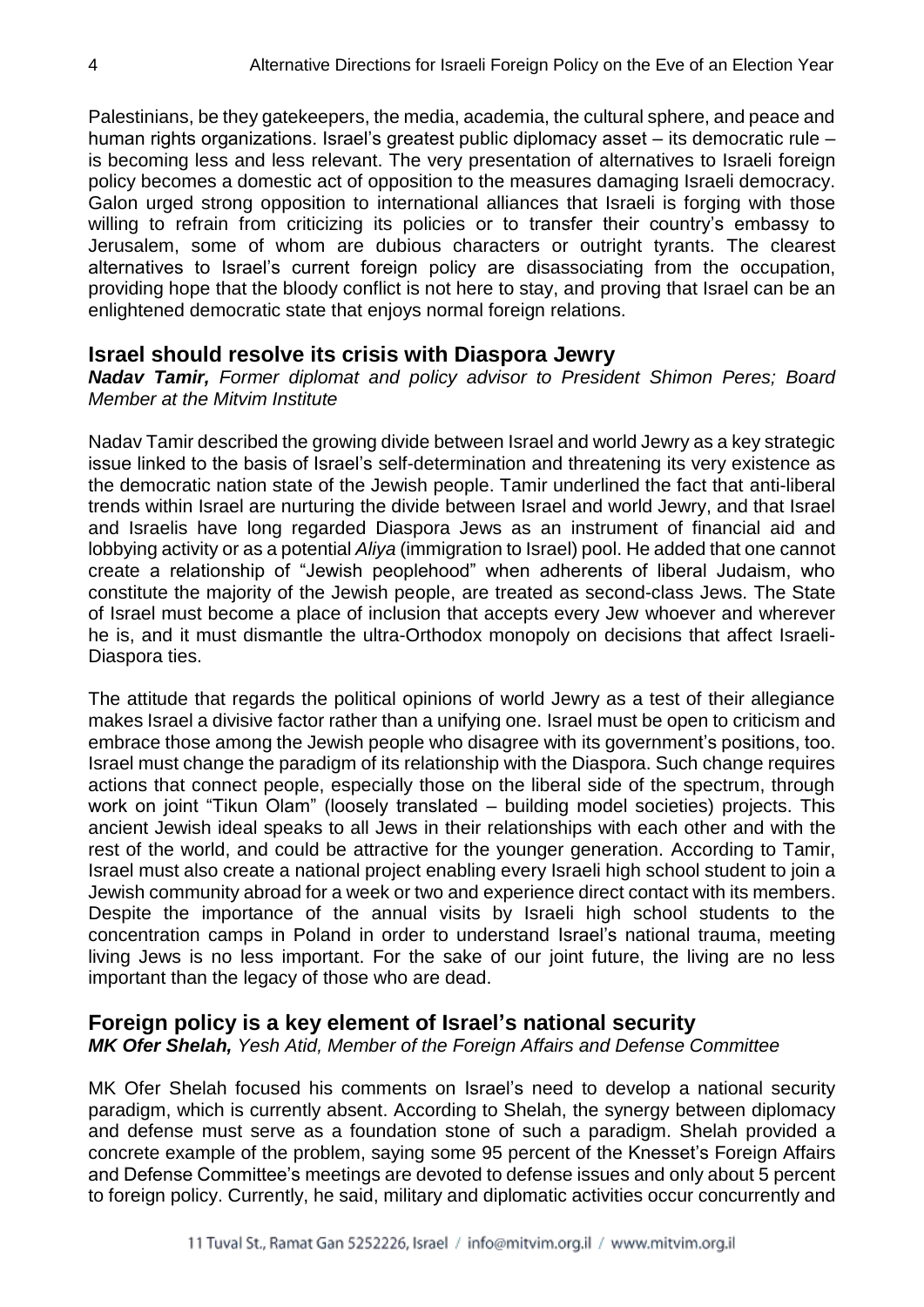serve each other, unlike times past when diplomacy only kicked in toward the end of military operations. Therefore, Israel needs a strong foreign service, which is perceived as an inherent part of the national security structure, and has an assured public standing and guaranteed role at the decision-making table. This, of course, is very far from the current state of affairs. Shelah believes a Foreign Service Bill, such as the one he introduced in the Knesset, could address some of these shortcomings.

Shelah proposed an additional foundation stone in the national security paradigm – the relationship between Israel and Diaspora Jewry. These ties must not be based on purely practical considerations, but rather on Israel's very definition as the nation state of the Jewish people, committed to the safety and wellbeing of all Jews around the world. Thus, when Israel undermines its relationship with the Diaspora, it is in effect undermining its national security. The interests and positions of the Jewish communities around the world must also be configured into Israeli policy. Finally, in light of the new geopolitical reality in the Middle East since the Arab Spring, which placed Israel alongside many Arab states seeking stability in the region and confronting radical Islam, Shelah identified an opportunity for Israel to reshape its standing in the region and the world. According to Shelah, Israel will not be able to take advantage of this opportunity and to obtain a legitimate standing in the Middle East unless it makes progress with the Palestinians. Separation from the Palestinians is essential to Israel's future as a democratic state, and as a legitimate and recognized actor in the Middle East. However, realization of Israel's potential in the region will only be possible when security and diplomacy will be intertwined, Shelah said.

## **Israel should improve ties with the EU, and stop viewing it as a foe**

*Dr. Maya Sion-Tzidkiyahu, President of the Israeli Association for the Study of European Integration; European Forum, The Hebrew University*

Dr. Maya Sion-Tzidkiyahu described the EU as Israel's second most important strategic partner (after the US), sharing with it a values-driven, normative and moral world-view based on the principles of liberal democracy. This is a stronger relationship than the cooperation stemming from shifting interests and political circumstances, of the type Israel has with several Sunni Arab states. The EU is also Israel's largest trading partner. According to Sion-Tzidkiyahu, Israel's foreign policy should reflect this importance in the way it conducts itself vis-à-vis Europe, in its approach toward the EU and in the resources allocated to boosting ties with it. She pointed to the challenges posed to this relationship by the different manner in which the sides relate to their common values as a result of differing interpretations of the same historic events and different geopolitics. While Israel sanctifies the values of security and national independence, the EU promotes the values of peace and regional cooperation. These differences are at the root of the European criticism of Israel's occupation and settlement enterprise. This criticism, against the backdrop of the Jews' harsh historical experience in Europe, fans Israel's suspicions of the EU, in general, and specifically on the part of right-wing governments.

Israel's current policy exploits the rifts within the EU in order to forestall criticism of its policy or the measures it takes in the territories. Political ties with the EU have deteriorated over the past decade. However, progress has been achieved in other fields, highlighting Israel's stake in upgrading its agreements with the EU in order to improve and utilize to their fullest its economic and functional ties with Europe. Israel also has a strong interest in renewal of the EU-Israel Association Council (which has not been convened since 2012) and in strengthening ties with the EU's core democratic states, such as France and Germany. Its interests also lie in strengthening the link with Jewish communities in Europe and in being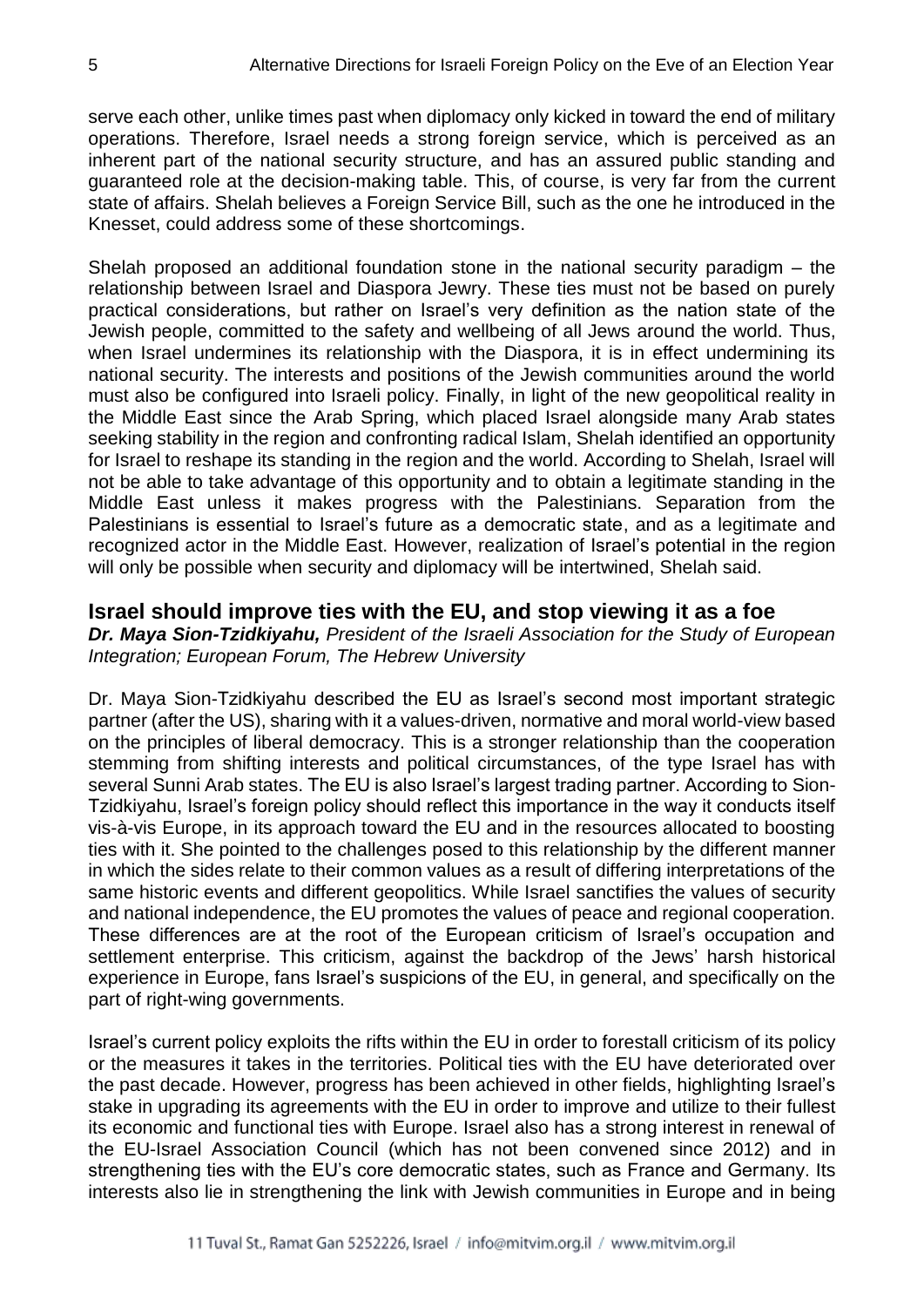attentive to their needs, given the threats they face from the very same populist forces that the government of Israel chooses to embrace. Israel should also allocate sufficient resources to strengthening ties with EU institutions; it should strengthen the EU rather than weaken it and, accordingly, halt incitement and activity against it. If Israel's next government returns to the negotiating table with the Palestinians, Israel should respond to the EU's offer to upgrade relations once Israeli-Palestinian peace is achieved.

# **Peace negotiations with the Palestinian Authority should be launched**

*Zouheir Bahloul, Journalist and former Labor party MK* 

Zouheir Bahloul described Israel's intense efforts to block the establishment of a Palestinian state, to conceal the occupation and bury the Palestinian issue and even the hope of future peace. According to Bahloul, the government of Israel sought to bypass the Palestinian issue, with Netanyahu "skipping over" it in order to forge ties with the Sunni Arab world. These attempts, he said, are useless. Broad change has not occurred in the relations between Israel and the Arab states, and only mutually beneficial ties between the rulers themselves have been developing. The way to promote Israeli-Palestinian peace, and broader Israeli-Arab peace, passes through direct talks with the Palestinians. The government of Israel even talks with Hamas, but not with Mahmoud Abbas, because in talks with Hamas there is no "risk" of impending peace.

Bahloul argued that Israel should talk with Hamas, given that the Gaza Strip is not only on the other side of the Israeli border but affects the whole region and its problems must therefore be resolved**.** Nonetheless, Bahloul highlighted the necessity and importance of renewing talks with Abbas, especially given the short-term window of opportunity while he is still in power and the fact that his views are even more moderate than those of Arab politicians within Israel. Israel must enter into talks with the Palestinians in order to work together to prevent a further, dangerous deterioration. The continued occupation of the Palestinian people and the attempts to conceal it are not viable. The current state of affairs cannot be frozen in place because in the absence of any alternatives, the Palestinians will turn to violence born of despair and a desire to affect change. The current situation also corrupts the moral code of Israel's soldiers since they are not deployed in the territories to defend their country but to terrify the Palestinians, to preclude any arrangement with them and to advance the de facto annexation of the land. Israel must stop the annexation process and the occupation, and prevent the next round of violence and the chaos that will ensue. It should find inroads into the heart of the Palestinian people and embark on direct negotiations with the Palestinian Authority.

## **Israel should acknowledge the linkage between progress in the peace process and its ties with the Arab world**

*Prof. Elie Podeh, Board Member at the Mitvim Institute; President of the Middle East and Islamic Studies Association of Israel; Lecturer at the Hebrew University*

Prof. Elie Podeh argued that Netanyahu is promoting a discourse according to which a process of normalization is under way with the Sunni Arab states – even without progress in the peace process with the Palestinians, and that this will eventually help advance peace with the Palestinians. He underscored that in fact, there is no normalization with the Arab states, saying history shows that the Palestinian issue cannot be severed from Israel's relationship with the Arab world. Real progress – not to mention the establishment of diplomatic relations – is not likely unless there is a solution to the Israeli-Palestinian conflict, or at the very least significant progress in reaching one. Podeh reiterated that the Palestinian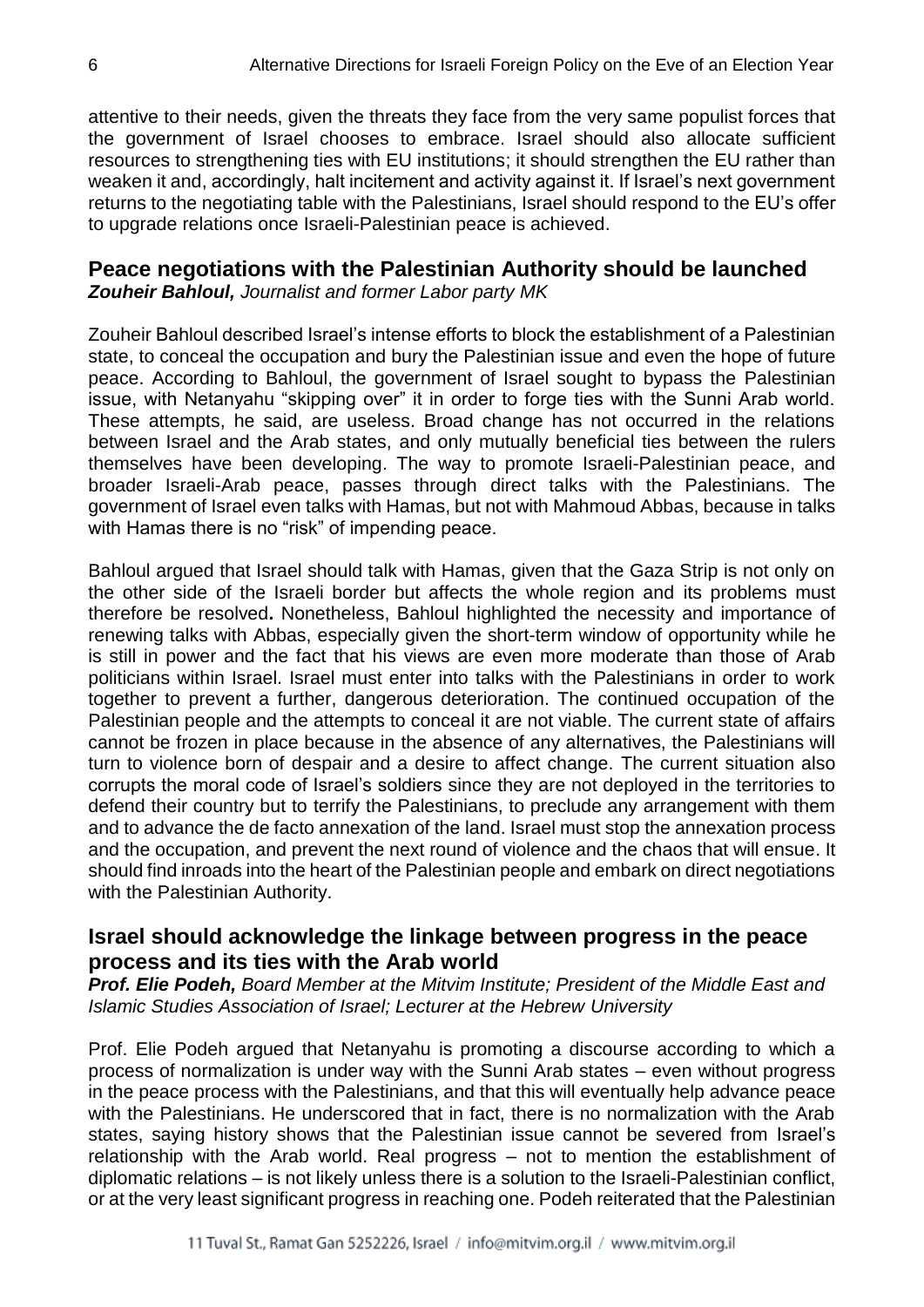issue still plays an emotional and ideological role in Arab politics and on the Arab street. Arab rulers, hampered by legitimacy problems, are unable to conduct an open relationship with Israel given the public opposition this could incur. In any case, they obtain what they want from Israel in secret, and are not motivated to expose the relationship.

According to Podeh, Israel's ties with the Arab states are characterized by secrecy, they are ad hoc in nature, they take place between governments and not between people, and they are based on having mutual enemies rather than on deep interests or shared values. Israel would like to change the character of these ties and make them more public, so that they involve not just governments but also people, become resilient to changing geopolitical circumstances, and based on shared, long-term goals. However, progress in that direction depends on Israeli recognition of the "glass ceiling" hovering over its ties with the Arab world, placed there by the continuing Israeli-Palestinian conflict. Podeh warned that time plays a significant role in resolving the conflict. With the passing of time, those in Israel opposed to the peace process deepen their hold on the occupied territories, while the window of opportunity provided by Abbas' stability and moderation is gradually closing, given that his time is limited. Only a breakthrough with the Palestinians will pave the real, correct and safe way to the Arab world and to recognition of Israel as a player in the Middle East.

## **Israel should diversify and broaden regional cooperation, as to also include civil aspects and North Africa**

*Ms. Einat Levi, Researcher at the Mitvim Institute; Strategic consultant specializing in developing partnerships between Israelis and Moroccans* 

Einat Levi pointed out that Israeli foreign policy in the Middle East has focused in recent years mostly on defense issues and the Persian Gulf region. This policy yields only limited cooperation achievements, most of them clandestine, occurring between politicians and generals and failing to deepen the relationship between people. According to Levi, regional developments in recent years suggest that diversifying and expanding this cooperation to civil matters and directing attention westward toward the Maghreb, could serve all sides.

Levi described the relationship fostered between the people of Israel and Morocco, as reflected in a wide array of joint initiatives, including tourism, culture and music, film, academia, sports, preservation of Moroccan Jewish heritage, exchange of delegations, and education. She listed four main conditions that enabled these developments: The advent of the internet and social networks that opened up digital, cross-border channels and enabled direct contact and discourse between the two people; the strengthening of civil society in the Middle East; Morocco's recognition of Moroccans living in Israel as its second largest diaspora in the world; the existence of a "routinizing effect" as civil exchange between the two countries became routine with the frequent movement of people back and forth and its coverage in the media and on social networks.

Based on the Moroccan experience, Levi proposed five policy recommendations for the immediate advancement of civil cooperation between Israel and Arab countries. These include promoting cultural diplomacy channels based on shared values and identity; nurturing the routinizing effect; establishing an organization to coordinate and lead contacts between civilians in Israel and the Arab states; taking advantage of international frameworks and forums as a space for meetings, dialogue, and joint action; digital diplomacy through social networks and internet platforms. The cooperation created between Israel and Morocco on civil matters is an example of the potential for deep ties with an Arab state. Levi argued that realization of this potential depends on the ability of Israeli society to recognize